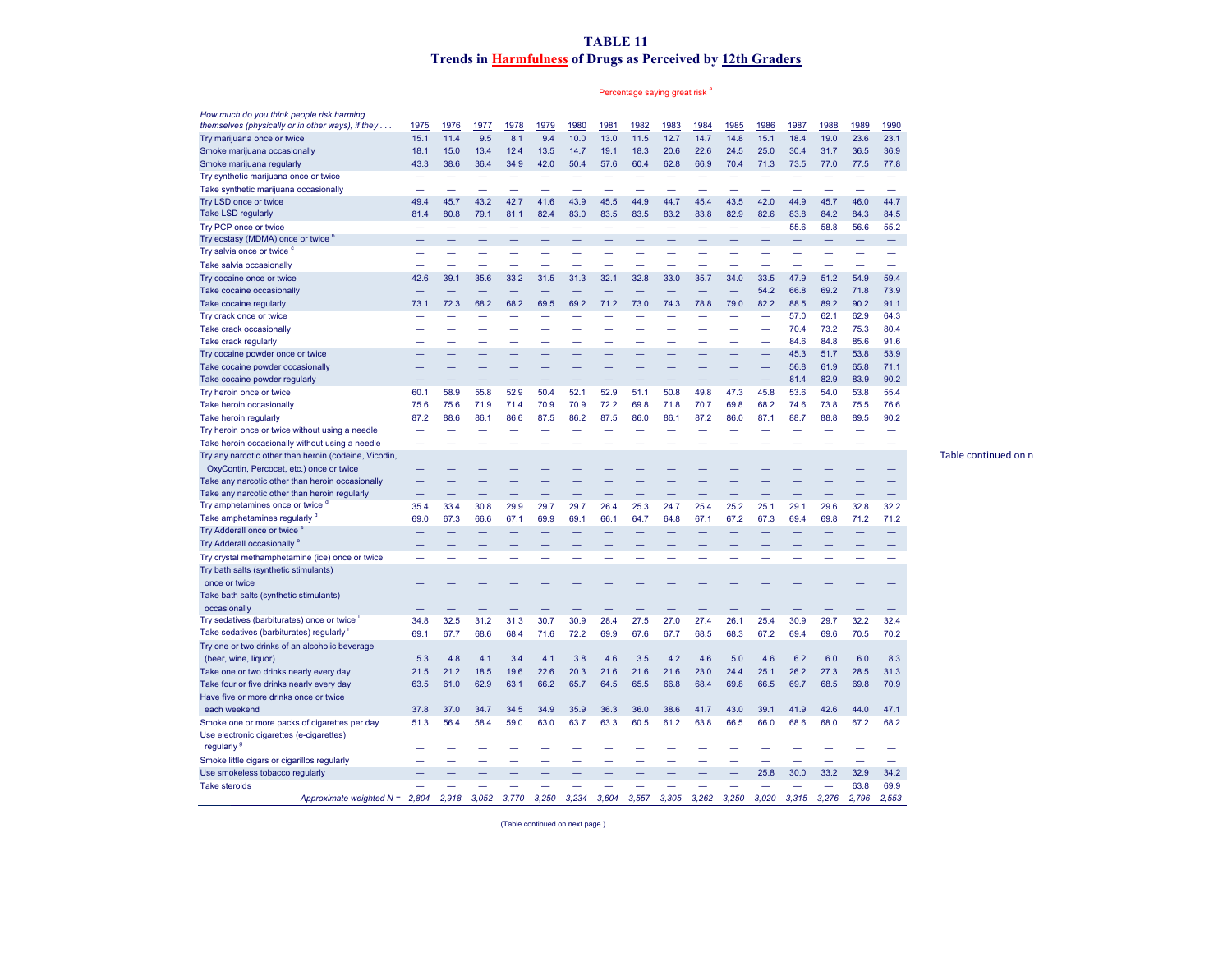## **TABLE 11 (cont.) Trends in Harmfulness of Drugs as Perceived by 12th Graders**

Percentage saying great risk<sup>a</sup>

| How much do you think people risk harming             |       |       |       |       |       |       |          |       |       |       |       |          |       |       |       |
|-------------------------------------------------------|-------|-------|-------|-------|-------|-------|----------|-------|-------|-------|-------|----------|-------|-------|-------|
| themselves (physically or in other ways), if they     | 1991  | 1992  | 1993  | 1994  | 1995  | 1996  | 1997     | 1998  | 1999  | 2000  | 2001  | 2002     | 2003  | 2004  | 2005  |
| Try marijuana once or twice                           | 27.1  | 24.5  | 21.9  | 19.5  | 16.3  | 15.6  | 14.9     | 16.7  | 15.7  | 13.7  | 15.3  | 16.1     | 16.1  | 15.9  | 16.1  |
| Smoke marijuana occasionally                          | 40.6  | 39.6  | 35.6  | 30.1  | 25.6  | 25.9  | 24.7     | 24.4  | 23.9  | 23.4  | 23.5  | 23.2     | 26.6  | 25.4  | 25.8  |
| Smoke marijuana regularly                             | 78.6  | 76.5  | 72.5  | 65.0  | 60.8  | 59.9  | 58.1     | 58.5  | 57.4  | 58.3  | 57.4  | 53.0     | 54.9  | 54.6  | 58.0  |
| Try synthetic marijuana once or twice                 |       |       |       |       |       |       |          |       |       |       |       |          |       |       |       |
| Take synthetic marijuana occasionally                 |       |       |       |       |       |       |          |       |       |       |       |          |       |       |       |
| Try LSD once or twice                                 | 46.6  | 42.3  | 39.5  | 38.8  | 36.4  | 36.2  | 34.7     | 37.4  | 34.9  | 34.3  | 33.2  | 36.7     | 36.2  | 36.2  | 36.5  |
| Take LSD regularly                                    | 84.3  | 81.8  | 79.4  | 79.1  | 78.1  | 77.8  | 76.6     | 76.5  | 76.1  | 75.9  | 74.1  | 73.9     | 72.3  | 70.2  | 69.9  |
| Try PCP once or twice                                 | 51.7  | 54.8  | 50.8  | 51.5  | 49.1  | 51.0  | 48.8     | 46.8  | 44.8  | 45.0  | 46.2  | 48.3     | 45.2  | 47.1  | 46.6  |
| Try ecstasy (MDMA) once or twice b                    |       |       |       |       |       |       | 33.8     | 34.5  | 35.0  | 37.9  | 45.7  | 52.2     | 56.3  | 57.7  | 60.1  |
| Try salvia once or twice <sup>c</sup>                 |       |       |       |       |       |       |          |       |       |       |       |          |       |       |       |
| Take salvia occasionally                              |       |       |       |       |       |       |          |       |       |       |       |          |       |       |       |
| Try cocaine once or twice                             | 59.4  | 56.8  | 57.6  | 57.2  | 53.7  | 54.2  | 53.6     | 54.6  | 52.1  | 51.1  | 50.7  | 51.2     | 51.0  | 50.7  | 50.5  |
| Take cocaine occasionally                             | 75.5  | 75.1  | 73.3  | 73.7  | 70.8  | 72.1  | 72.4     | 70.1  | 70.1  | 69.5  | 69.9  | 68.3     | 69.1  | 67.2  | 66.7  |
| Take cocaine regularly                                | 90.4  | 90.2  | 90.1  | 89.3  | 87.9  | 88.3  | 87.1     | 86.3  | 85.8  | 86.2  | 84.1  | 84.5     | 83.0  | 82.2  | 82.8  |
| Try crack once or twice                               | 60.6  | 62.4  | 57.6  | 58.4  | 54.6  | 56.0  | 54.0     | 52.2  | 48.2  | 48.4  | 49.4  | 50.8     | 47.3  | 47.8  | 48.4  |
| Take crack occasionally                               | 76.5  | 76.3  | 73.9  | 73.8  | 72.8  | 71.4  | 70.3     | 68.7  | 67.3  | 65.8  | 65.4  | 65.6     | 64.0  | 64.5  | 63.8  |
|                                                       | 90.1  | 89.3  | 87.5  | 89.6  | 88.6  | 88.0  | 86.2     | 85.3  | 85.4  | 85.3  | 85.8  | 84.1     | 83.2  | 83.5  | 83.3  |
| Take crack regularly                                  |       |       |       |       |       |       |          |       |       |       |       |          |       |       |       |
| Try cocaine powder once or twice                      | 53.6  | 57.1  | 53.2  | 55.4  | 52.0  | 53.2  | 51.4     | 48.5  | 46.1  | 47.0  | 49.0  | 49.5     | 46.2  | 45.4  | 46.2  |
| Take cocaine powder occasionally                      | 69.8  | 70.8  | 68.6  | 70.6  | 69.1  | 68.8  | 67.7     | 65.4  | 64.2  | 64.7  | 63.2  | 64.4     | 61.4  | 61.6  | 60.8  |
| Take cocaine powder regularly                         | 88.9  | 88.4  | 87.0  | 88.6  | 87.8  | 86.8  | 86.0     | 84.1  | 84.6  | 85.5  | 84.4  | 84.2     | 82.3  | 81.7  | 82.7  |
| Try heroin once or twice                              | 55.2  | 50.9  | 50.7  | 52.8  | 50.9  | 52.5  | 56.7     | 57.8  | 56.0  | 54.2  | 55.6  | 56.0     | 58.0  | 56.6  | 55.2  |
| Take heroin occasionally                              | 74.9  | 74.2  | 72.0  | 72.1  | 71.0  | 74.8  | 76.3     | 76.9  | 77.3  | 74.6  | 75.9  | 76.6     | 78.5  | 75.7  | 76.0  |
| Take heroin regularly                                 | 89.6  | 89.2  | 88.3  | 88.0  | 87.2  | 89.5  | 88.9     | 89.1  | 89.9  | 89.2  | 88.3  | 88.5     | 89.3  | 86.8  | 87.5  |
| Try heroin once or twice without using a needle       |       |       |       |       | 55.6  | 58.6  | 60.5     | 59.6  | 58.5  | 61.6  | 60.7  | 60.6     | 58.9  | 61.2  | 60.5  |
| Take heroin occasionally without using a needle       |       |       |       |       | 71.2  | 71.0  | 74.3     | 73.4  | 73.6  | 74.7  | 74.4  | 74.7     | 73.0  | 76.1  | 73.3  |
| Try any narcotic other than heroin (codeine, Vicodin, |       |       |       |       |       |       |          |       |       |       |       |          |       |       |       |
| OxyContin, Percocet, etc.) once or twice              |       |       |       |       |       |       |          |       |       |       |       |          |       |       |       |
| Take any narcotic other than heroin occasionally      |       |       |       |       |       |       |          |       |       |       |       |          |       |       |       |
| Take any narcotic other than heroin regularly         |       |       |       |       |       |       |          |       |       |       |       |          |       |       |       |
| Try amphetamines once or twice "                      | 36.3  | 32.6  | 31.3  | 31.4  | 28.8  | 30.8  | 31.0     | 35.3  | 32.2  | 32.6  | 34.7  | 34.4     | 36.8  | 35.7  | 37.7  |
| Take amphetamines regularly d                         | 74.1  | 72.4  | 69.9  | 67.0  | 65.9  | 66.8  | 66.0     | 67.7  | 66.4  | 66.3  | 67.1  | 64.8     | 65.6  | 63.9  | 67.1  |
| Try Adderall once or twice <sup>6</sup>               |       |       |       |       |       |       |          |       |       |       |       |          |       |       |       |
| Try Adderall occasionally <sup>e</sup>                |       |       |       |       |       |       |          |       |       |       |       |          |       |       |       |
| Try crystal methamphetamine (ice) once or twice       | 61.6  | 61.9  | 57.5  | 58.3  | 54.4  | 55.3  | 54.4     | 52.7  | 51.2  | 51.3  | 52.7  | 53.8     | 51.2  | 52.4  | 54.6  |
| Try bath salts (synthetic stimulants)                 |       |       |       |       |       |       |          |       |       |       |       |          |       |       |       |
| once or twice                                         |       |       |       |       |       |       |          |       |       |       |       |          |       |       |       |
| Take bath salts (synthetic stimulants)                |       |       |       |       |       |       |          |       |       |       |       |          |       |       |       |
| occasionally                                          |       |       |       |       |       |       |          |       |       |       |       |          |       |       |       |
| Try sedatives (barbiturates) once or twice            | 35.1  | 32.2  | 29.2  | 29.9  | 26.3  | 29.1  | 26.9     | 29.0  | 26.1  | 25.0  | 25.7  | 26.2     | 27.9‡ | 24.9  | 24.7  |
| Take sedatives (barbiturates) regularly               | 70.5  | 70.2  | 66.1  | 63.3  | 61.6  | 60.4  | 56.8     | 56.3  | 54.1  | 52.3  | 50.3  | 49.3     | 49.6‡ | 54.0  | 54.1  |
| Try one or two drinks of an alcoholic beverage        |       |       |       |       |       |       |          |       |       |       |       |          |       |       |       |
|                                                       | 9.1   | 8.6   | 8.2   | 7.6   |       | 7.3   |          | 8.0   | 8.3   |       | 8.7   | 7.6      |       | 8.6   |       |
| (beer, wine, liquor)                                  |       |       |       |       | 5.9   |       | 6.7      |       |       | 6.4   |       |          | 8.4   |       | 8.5   |
| Take one or two drinks nearly every day               | 32.7  | 30.6  | 28.2  | 27.0  | 24.8  | 25.1  | 24.8     | 24.3  | 21.8  | 21.7  | 23.4  | 21.0     | 20.1  | 23.0  | 23.7  |
| Take four or five drinks nearly every day             | 69.5  | 70.5  | 67.8  | 66.2  | 62.8  | 65.6  | 63.0     | 62.1  | 61.1  | 59.9  | 60.7  | 58.8     | 57.8  | 59.2  | 61.8  |
| Have five or more drinks once or twice                |       |       |       |       |       |       |          |       |       |       |       |          |       |       |       |
| each weekend                                          | 48.6  | 49.0  | 48.3  | 46.5  | 45.2  | 49.5  | 43.0     | 42.8  | 43.1  | 42.7  | 43.6  | 42.2     | 43.5  | 43.6  | 45.0  |
| Smoke one or more packs of cigarettes per day         | 69.4  | 69.2  | 69.5  | 67.6  | 65.6  | 68.2  | 68.7     | 70.8  | 70.8  | 73.1  | 73.3  | 74.2     | 72.1  | 74.0  | 76.5  |
| Use electronic cigarettes (e-cigarettes)              |       |       |       |       |       |       |          |       |       |       |       |          |       |       |       |
| regularly <sup>9</sup>                                |       |       |       |       |       |       |          |       |       |       |       |          |       |       |       |
| Smoke little cigars or cigarillos regularly           |       |       |       |       |       |       |          |       |       |       |       |          |       |       |       |
| Use smokeless tobacco regularly                       | 37.4  | 35.5  | 38.9  | 36.6  | 33.2  | 37.4  | 38.6     | 40.9  | 41.1  | 42.2  | 45.4  | 42.6     | 43.3  | 45.0  | 43.6  |
| <b>Take steroids</b>                                  | 65.6  | 70.7  | 69.1  | 66.1  | 66.4  | 67.6  | 67.2     | 68.1  | 62.1  | 57.9  | 58.9  | 57.1     | 55.0  | 55.7  | 56.8  |
| Approximate weighted N =                              | 2,549 | 2,684 | 2.759 | 2.591 | 2.603 | 2.449 | 579<br>2 | 2.564 | 2,306 | 2.130 | 2.173 | 198<br>2 | 2.466 | 2.491 | 2.512 |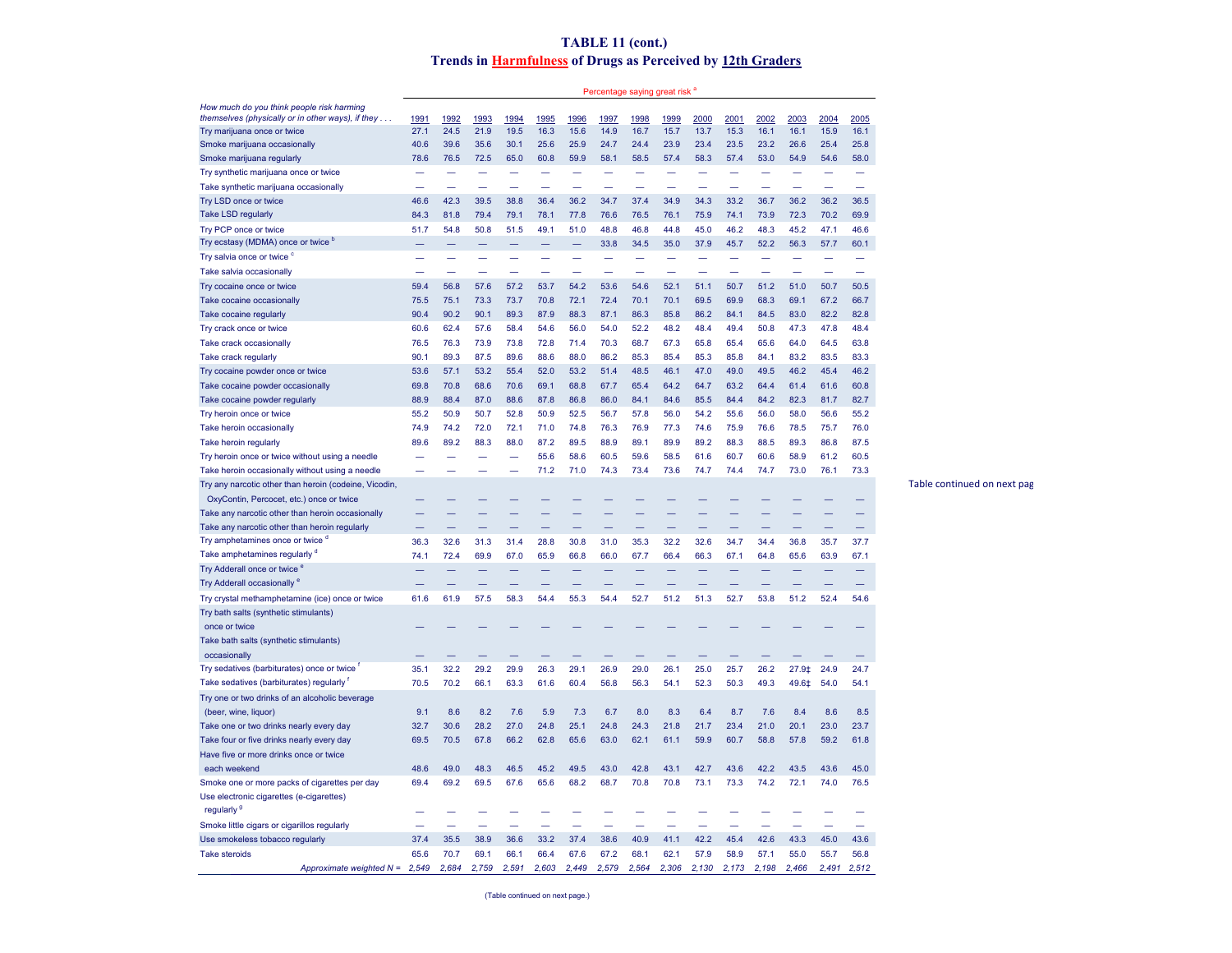## **TABLE 11 (cont.) Trends in Harmfulness of Drugs as Perceived by 12th Graders**

Percentage saying great risk <sup>a</sup>

| How much do you think people risk harming<br>themselves (physically or in other ways), if they | 2006 | 2007 | 2008 | 2009 | 2010  | 2011                     | 2012 | 2013  | 2014   | 2015 | 2016 | 2015-2016<br>change |                               |
|------------------------------------------------------------------------------------------------|------|------|------|------|-------|--------------------------|------|-------|--------|------|------|---------------------|-------------------------------|
| Try marijuana once or twice                                                                    | 17.8 | 18.6 | 17.4 | 18.5 | 17.1  | 15.6                     | 14.8 | 14.5  | $12.5$ | 12.3 | 12.9 | $+0.7$              |                               |
| Smoke marijuana occasionally                                                                   | 25.9 | 27.1 | 25.8 | 27.4 | 24.5  | 22.7                     | 20.6 | 19.5  | 16.4   | 15.8 | 17.1 | $+1.3$              |                               |
| Smoke marijuana regularly                                                                      | 57.9 | 54.8 | 51.7 | 52.4 | 46.8  | 45.7                     | 44.1 | 39.5  | 36.1   | 31.9 | 31.1 | $-0.8$              |                               |
| Try synthetic marijuana once or twice                                                          |      |      |      |      | -     | -                        | 23.5 | 25.9  | 32.5   | 33.0 | 35.6 | $+2.6$              |                               |
| Take synthetic marijuana occasionally                                                          |      |      |      |      | -     | ۰                        | 32.7 | 36.2  | 39.4   | 40.9 | 43.9 | $+3.0$              |                               |
| Try LSD once or twice                                                                          | 36.1 | 37.0 | 33.9 | 37.1 | 35.6  | 34.7                     | 33.1 | 34.9  | 35.5   | 33.2 | 31.7 | $-1.5$              |                               |
| <b>Take LSD regularly</b>                                                                      | 69.3 | 67.3 | 63.6 | 67.8 | 65.3  | 65.5                     | 66.8 | 66.8  | 62.7   | 60.7 | 58.2 | $-2.5$              |                               |
| Try PCP once or twice                                                                          | 47.0 | 48.0 | 47.4 | 49.7 | 52.4  | 53.9                     | 51.6 | 53.9  | 53.8   | 54.4 | 55.1 | $+0.7$              |                               |
| Try ecstasy (MDMA) once or twice b                                                             | 59.3 | 58.1 | 57.0 | 53.3 | 50.6  | 49.0                     | 49.4 | 47.5‡ | 47.8   | 49.5 | 48.8 | $-0.7$              |                               |
| Try salvia once or twice <sup>c</sup>                                                          |      |      |      | -    | 39.8  | 36.7‡                    | 13.8 | 12.9  | 14.1   | 13.1 | 13.0 | $-0.1$              |                               |
| Take salvia occasionally                                                                       |      |      |      |      | -     | $\overline{\phantom{0}}$ | 23.1 | 21.3  | 20.0   | 17.6 | 16.3 | $-1.3$              |                               |
|                                                                                                | 52.5 | 51.3 | 50.3 | 53.1 | 52.8  | 54.0                     | 51.6 | 54.4  | 53.7   | 51.1 | 52.7 | $+1.5$              |                               |
| Try cocaine once or twice                                                                      |      | 68.8 |      |      |       | 69.7                     | 69.0 | 70.2  | 68.1   | 66.3 | 68.6 | $+2.3$              |                               |
| Take cocaine occasionally                                                                      | 69.8 |      | 67.1 | 71.4 | 67.8  |                          |      |       |        |      |      |                     |                               |
| Take cocaine regularly                                                                         | 84.6 | 83.3 | 80.7 | 84.4 | 81.7  | 83.8                     | 82.6 | 83.3  | 80.6   | 79.1 | 78.3 | $-0.7$              |                               |
| Try crack once or twice                                                                        | 47.8 | 47.3 | 47.5 | 48.4 | 50.2  | 51.7                     | 52.0 | 55.6  | 54.5   | 53.6 | 53.9 | $+0.3$              |                               |
| Take crack occasionally                                                                        | 64.8 | 63.6 | 65.2 | 64.7 | 64.3  | 66.2                     | 66.5 | 69.5  | 68.5   | 67.8 | 66.2 | $-1.6$              |                               |
| Take crack regularly                                                                           | 82.8 | 82.6 | 83.4 | 84.0 | 83.8  | 83.9                     | 84.0 | 85.4  | 82.0   | 81.2 | 81.9 | $+0.7$              |                               |
| Try cocaine powder once or twice                                                               | 45.8 | 45.1 | 45.1 | 46.5 | 48.2  | 48.0                     | 48.1 | 49.9  | 49.9   | 49.0 | 49.3 | $+0.2$              |                               |
| Take cocaine powder occasionally                                                               | 61.9 | 59.9 | 61.6 | 62.6 | 62.6  | 64.2                     | 62.6 | 65.4  | 64.8   | 62.8 | 62.9 | $+0.1$              |                               |
| Take cocaine powder regularly                                                                  | 82.1 | 81.5 | 82.5 | 83.4 | 81.8  | 83.3                     | 83.3 | 83.9  | 81.5   | 80.1 | 80.7 | $+0.6$              |                               |
| Try heroin once or twice                                                                       | 59.1 | 58.4 | 55.5 | 59.3 | 58.3  | 59.1                     | 59.4 | 61.7  | 62.8   | 64.0 | 64.5 | $+0.5$              |                               |
| Take heroin occasionally                                                                       | 79.1 | 76.2 | 75.3 | 79.7 | 74.8  | 77.2                     | 78.0 | 78.2  | 77.9   | 78.0 | 78.7 | $+0.7$              |                               |
| Take heroin regularly                                                                          | 89.7 | 87.8 | 86.4 | 89.9 | 85.5  | 87.9                     | 88.6 | 87.6  | 85.7   | 84.8 | 85.4 | $+0.6$              |                               |
| Try heroin once or twice without using a needle                                                | 62.6 | 60.2 | 60.8 | 61.5 | 63.8  | 61.1                     | 63.3 | 64.5  | 65.3   | 62.5 | 66.1 | $+3.5$              |                               |
| Take heroin occasionally without using a needle                                                | 76.2 | 73.9 | 73.2 | 74.8 | 76.2  | 74.7                     | 76.1 | 76.4  | 73.6   | 71.1 | 74.6 | $+3.5$              |                               |
| Try any narcotic other than heroin (codeine, Vicodin,                                          |      |      |      |      |       |                          |      |       |        |      |      |                     | Table continued on next page. |
| OxyContin, Percocet, etc.) once or twice                                                       |      |      |      |      | 40.4  | 39.9                     | 38.4 | 43.1  | 42.7   | 44.1 | 43.6 | $-0.5$              |                               |
| Take any narcotic other than heroin occasionally                                               |      |      |      |      | 54.3  | 54.8                     | 53.8 | 57.3  | 59.0   | 58.5 | 55.7 | $-2.8$              |                               |
| Take any narcotic other than heroin regularly                                                  |      |      |      |      | 74.9  | 75.5                     | 73.9 | 75.8  | 72.7   | 73.9 | 72.4 | $-1.5$              |                               |
| Try amphetamines once or twice <sup>a</sup>                                                    | 39.5 | 41.3 | 39.2 | 41.9 | 40.6‡ | 34.8                     | 34.3 | 36.3  | 34.1   | 34.0 | 31.1 | $-2.9$              |                               |
| Take amphetamines regularly d                                                                  | 68.1 | 68.1 | 65.4 | 69.0 | 63.6‡ | 58.7                     | 60.0 | 59.5  | 55.1   | 54.3 | 51.3 | $-3.0$              |                               |
| Try Adderall once or twice <sup>e</sup>                                                        |      |      |      |      | 33.3  | 31.2                     | 27.2 | 31.8  | 33.6   | 34.3 | 32.5 | $-1.8$              |                               |
| Try Adderall occasionally <sup>e</sup>                                                         |      |      |      |      | 41.6  | 40.8                     | 35.3 | 38.8  | 41.5   | 41.6 | 40.9 | $-0.8$              |                               |
| Try crystal methamphetamine (ice) once or twice                                                | 59.1 | 60.2 | 62.2 | 63.4 | 64.9  | 66.5                     | 67.8 | 72.2  | 70.2   | 70.0 | 70.0 | 0.0                 |                               |
| Try bath salts (synthetic stimulants)                                                          |      |      |      |      |       |                          |      |       |        |      |      |                     |                               |
| once or twice                                                                                  |      |      |      |      |       |                          | 33.2 | 59.5  | 59.2   | 57.5 | 54.9 | $-2.6$              |                               |
| Take bath salts (synthetic stimulants)                                                         |      |      |      |      |       |                          |      |       |        |      |      |                     |                               |
| occasionally                                                                                   |      |      |      |      |       |                          | 45.0 | 69.9  | 68.8   | 67.4 | 64.2 | $-3.3$              |                               |
| Try sedatives (barbiturates) once or twice                                                     | 28.0 | 27.9 | 25.9 | 29.6 | 28.0  | 27.8                     | 27.8 | 29.4  | 29.6   | 28.9 | 27.4 | $-1.5$              |                               |
| Take sedatives (barbiturates) regularly                                                        | 56.8 | 55.1 | 50.2 | 54.7 | 52.1  | 52.4                     | 53.9 | 53.3  | 50.5   | 50.6 | 47.0 | $-3.6$              |                               |
| Try one or two drinks of an alcoholic beverage                                                 |      |      |      |      |       |                          |      |       |        |      |      |                     |                               |
| (beer, wine, liquor)                                                                           | 9.3  | 10.5 | 10.0 | 9.4  | 10.8  | 9.4                      | 8.7  | 9.9   | 8.6    | 10.3 | 9.5  | $-0.8$              |                               |
| Take one or two drinks nearly every day                                                        | 25.3 | 25.1 | 24.2 | 23.7 | 25.4  | 24.6                     | 23.7 | 23.1  | 21.1   | 21.5 | 21.6 | $+0.1$              |                               |
| Take four or five drinks nearly every day                                                      | 63.4 | 61.8 | 60.8 | 62.4 | 61.1  | 62.3                     | 63.6 | 62.4  | 61.2   | 59.1 | 59.1 | 0.0                 |                               |
| Have five or more drinks once or twice                                                         |      |      |      |      |       |                          |      |       |        |      |      |                     |                               |
| each weekend                                                                                   | 47.6 | 45.8 | 46.3 | 48.0 | 46.3  | 47.6                     | 48.8 | 45.8  | 45.4   | 46.9 | 48.4 | $+1.4$              |                               |
| Smoke one or more packs of cigarettes per day                                                  | 77.6 | 77.3 | 74.0 | 74.9 | 75.0  | 77.7                     | 78.2 | 78.2  | 78.0   | 75.9 | 76.5 | $+0.6$              |                               |
| Use electronic cigarettes (e-cigarettes)                                                       |      |      |      |      |       |                          |      |       |        |      |      |                     |                               |
| regularly <sup>9</sup>                                                                         |      |      |      |      |       |                          |      |       | 14.2   | 16.2 | 18.2 | $+2.1$              |                               |
| Smoke little cigars or cigarillos regularly                                                    |      |      |      |      |       |                          |      | -     | 38.3   | 39.7 | 39.5 | $-0.2$              |                               |
| Use smokeless tobacco regularly                                                                | 45.9 | 44.0 | 42.9 | 40.8 | 41.2  | 42.6                     | 44.3 | 41.6  | 40.7   | 38.5 | 38.1 | $-0.4$              |                               |
| <b>Take steroids</b>                                                                           | 60.2 | 57.4 | 60.8 | 60.2 | 59.2  | 61.1                     | 58.6 | 54.2  | 54.6   | 54.4 | 54.5 | $+0.1$              |                               |
|                                                                                                |      |      |      |      |       |                          |      |       |        |      |      |                     |                               |

(Table continued on next page.)